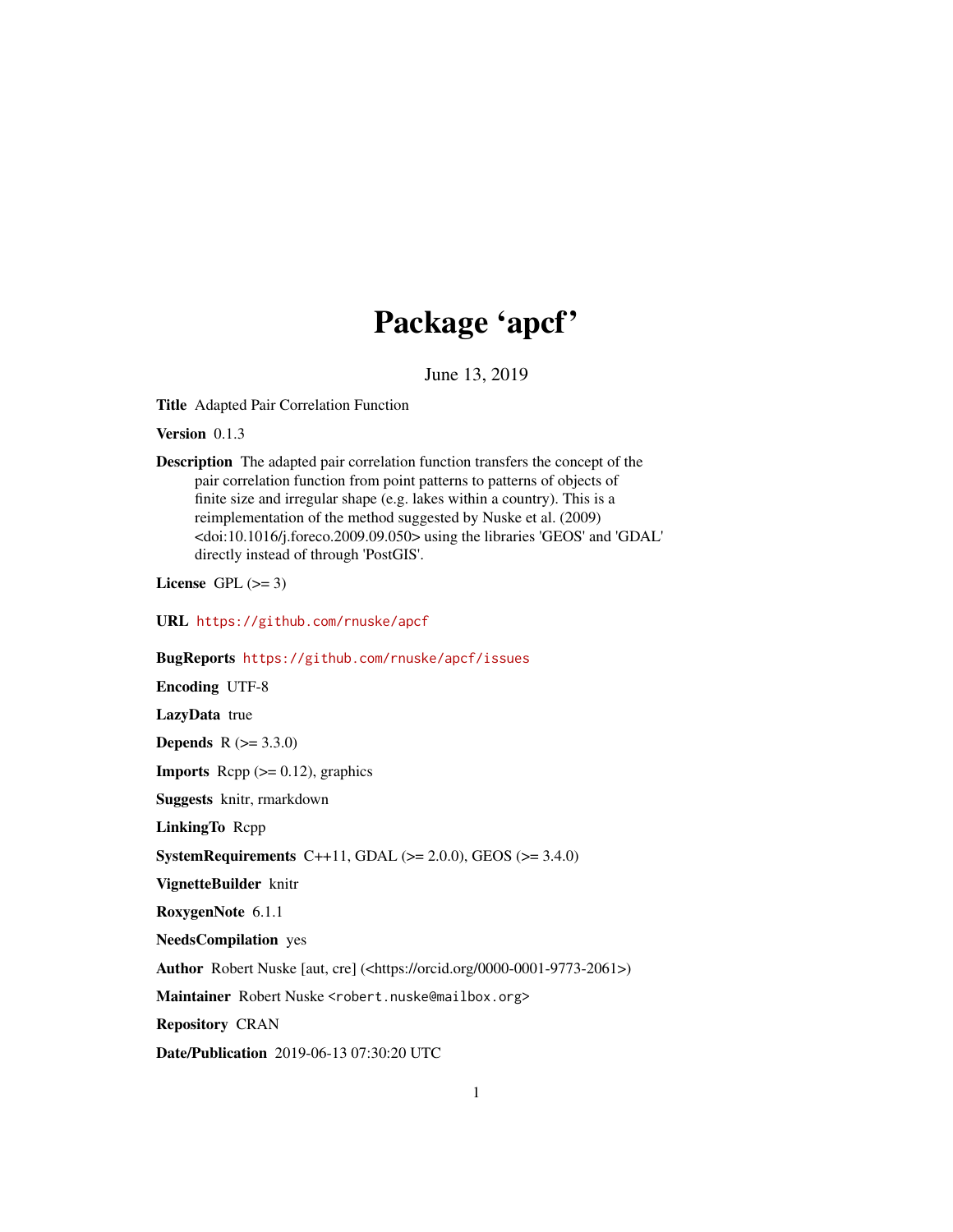# <span id="page-1-0"></span>R topics documented:

| Index |  |  |  |  |  |  |  |  |  |  |  |  |  |  |  |  |  |  |  |  |
|-------|--|--|--|--|--|--|--|--|--|--|--|--|--|--|--|--|--|--|--|--|
|       |  |  |  |  |  |  |  |  |  |  |  |  |  |  |  |  |  |  |  |  |
|       |  |  |  |  |  |  |  |  |  |  |  |  |  |  |  |  |  |  |  |  |
|       |  |  |  |  |  |  |  |  |  |  |  |  |  |  |  |  |  |  |  |  |
|       |  |  |  |  |  |  |  |  |  |  |  |  |  |  |  |  |  |  |  |  |
|       |  |  |  |  |  |  |  |  |  |  |  |  |  |  |  |  |  |  |  |  |
|       |  |  |  |  |  |  |  |  |  |  |  |  |  |  |  |  |  |  |  |  |
|       |  |  |  |  |  |  |  |  |  |  |  |  |  |  |  |  |  |  |  |  |

apcf-package *Adapted Pair Correlation Function*

# Description

A faster implementation of the adapted Pair Correlation Function presented in Nuske et al. (2009) in C++ using the libraries GEOS and GDAL directly instead of through PostGIS.

#### Details

The Adapted Pair Correlation Function transfers the concept of the Pair Correlation Function from point patterns to patterns of patches of finite size and irregular shape (eg. lakes within a country). The main tasks are (i) the construction of nullmodels by rondomizing the patches of the original pattern within the study area, (ii) the edge correction by determining the proportion of a buffer within the study area, and (iii) the calculation of the shortest distances between the patches.

This package mainly provides three functions:

- create null models and calculate distances and ratios,
- turn distances and ratios into an edge corrected PCF, and
- plot Pair Correlation Functions.

# Pattern to Distances & Ratios

The task consistes of two parts: creating null models / permutations and calculating distances between all objects of a pattern and determining the fraction of the perimeter a buffer inside the study area. Permutations of the original pattern are achieved by randomly rotating and randomly placing all objects within the study area without overlap.

The resulting collection of distances and ratios of each null model and the original pattern are returned as an object of class [dists](#page-2-1) (a data.frame with some additional attributes).

The library GEOS (>= 3.4.0) is used for the geometrical analysis of the pattern. Geodata are converted to GEOS Geometries with the help of GDAL/OGR  $(>= 2.0.0)$ . The GEOS functions are called from C++ Functions which are integrated into R via Rcpp and wrapped in the R function [pat2dists\(\)](#page-5-1).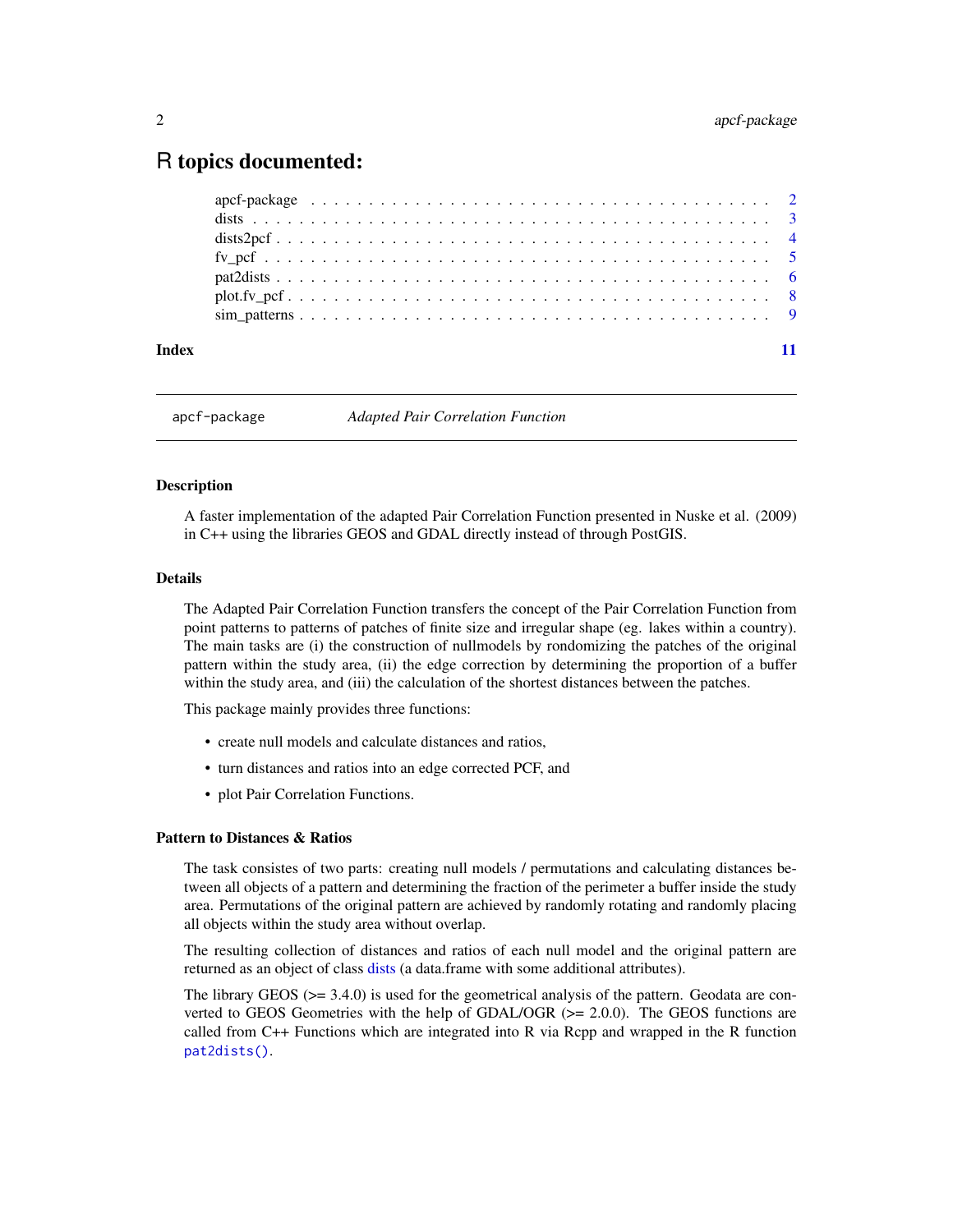# <span id="page-2-0"></span>Create an edge corrected PCF

The [dists](#page-2-1) objects are turned into [fv\\_pcf](#page-4-1) objects by the function [dists2pcf\(\)](#page-3-1). A C++ function finds all distances and ratios belonging to a null model or the original pattern (marked with index 0) and calculates a density function using the Epanechnikov kernel and Ripley's edge correction. Resulting in as many PCFs as null models were created plus a PCF for the original pattern. From the PCF of the null models a pointwise critical envelope is derived. The arithmetic mean of all PCF of the null models is employed for a bias correction of the emperical PCF and the upper and lower bound of the envelope.

# Plot a PCF

[plot.fv\\_pcf\(\)](#page-7-1) is an S3 method of the plot function for the class [fv\\_pcf.](#page-4-1) It provides a nice plot of the emperical PCF together with the pointwise critical envelope.

#### References

Nuske, R.S., Sprauer, S. and Saborowski J. (2009) Adapting the pair-correlation function for analysing the spatial distribution of canopy gaps. *Forest Ecology and Management*, 259(1), 107-–116. doi: [10.1](https://doi.org/10.1016/j.foreco.2009.09.050)016/ [j.foreco.2009.09.050](https://doi.org/10.1016/j.foreco.2009.09.050)

<span id="page-2-1"></span>dists *Class dists: Collection of Distances and Ratios*

#### Description

Advanced Use Only. This low-level function creates an object of class "dists" from raw numerical data.

#### Usage

dists(df, area, n\_obj, max\_dist)

is.dists(obj)

# Arguments

| df               | A data frame with the columns sim, dist, and ratio containing an indicator of    |
|------------------|----------------------------------------------------------------------------------|
|                  | the model run (0:n sim), distances between the objects of the patterns, and the  |
|                  | ration of a buffer with distance dist inside the study area (needed for Ripley's |
|                  | edge correction).                                                                |
| area             | size of the study area in square units                                           |
| $n_{\text{obj}}$ | number of objects in the pattern                                                 |
| max_dist         | maximum distance to be measured in pattern                                       |
| obi              | an R object, preferably of class dists                                           |
|                  |                                                                                  |

#### Value

An object of class dists.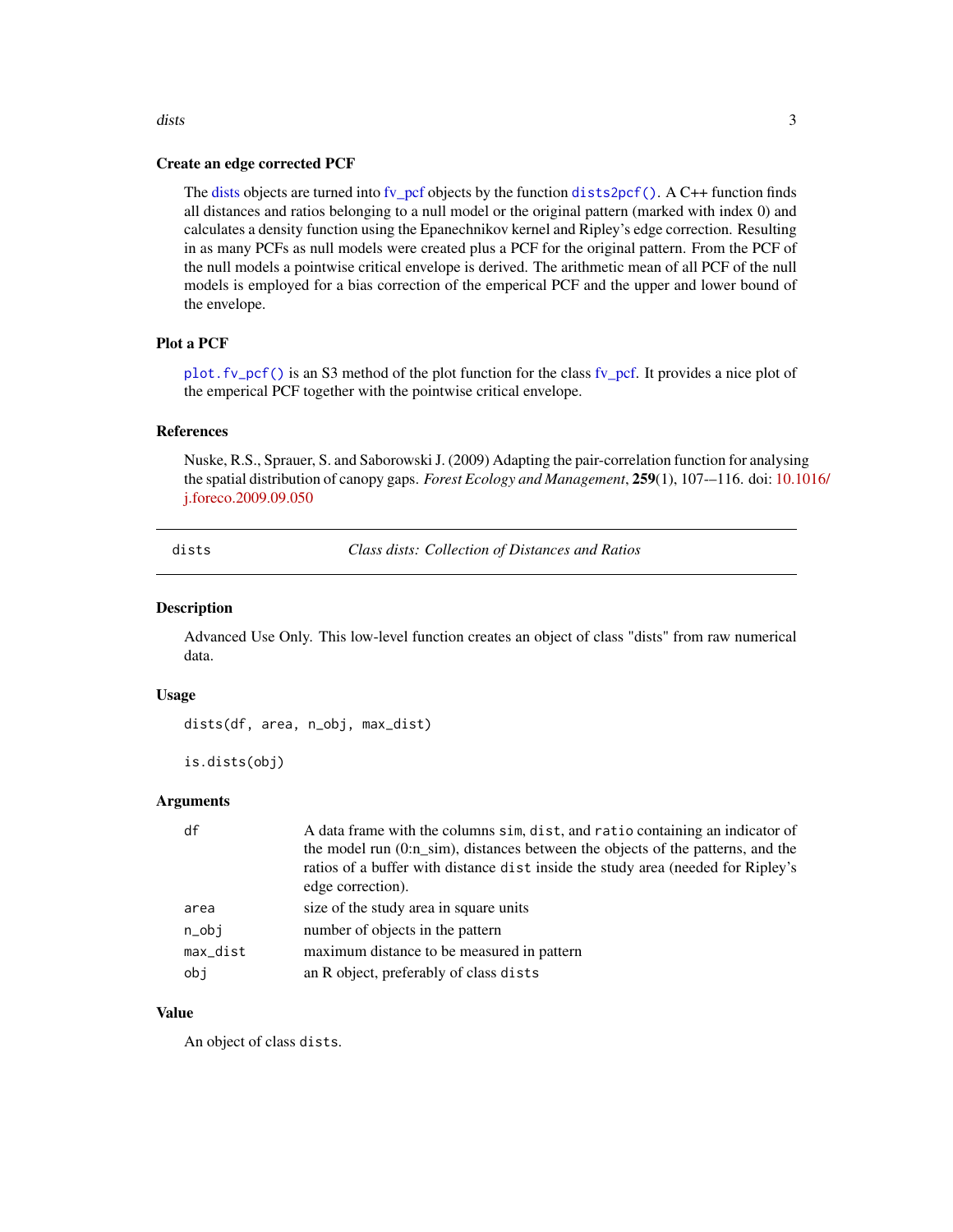#### Description

Estimates the adapted Pair Correlation Function (PCF) of a pattern together with a pointwise critical envelope based on distances and ratios calculated by [pat2dists\(\)](#page-5-1).

#### Usage

```
dists2pcf(dists, r, r_max = NULL, kernel = "epanechnikov", stoyan,
  n_rank)
```
#### Arguments

| dists        | An object of class dists. Usually created by pat2dists()                                                                                                                                                                                                                                                                                                                                                    |
|--------------|-------------------------------------------------------------------------------------------------------------------------------------------------------------------------------------------------------------------------------------------------------------------------------------------------------------------------------------------------------------------------------------------------------------|
| $\mathsf{r}$ | A step size or a vector of values for the argument r at which $g(r)$ should be<br>evaluated.                                                                                                                                                                                                                                                                                                                |
| r_max        | maximum value for the argument r.                                                                                                                                                                                                                                                                                                                                                                           |
| kernel       | String. Choice of smoothing kernel (only the "epanechnikov" kernel is currently<br>implemented).                                                                                                                                                                                                                                                                                                            |
| stoyan       | Bandwidth coefficient (smoothing the Epanechnikov kernel). Penttinen et al.<br>(1992) and Stoyan and Stoyan (1994) suggest values between 0.1 and 0.2.                                                                                                                                                                                                                                                      |
| n_rank       | Rank of the value amongst the n_sim simulated values used to construct the<br>envelope. A rank of 1 means that the minimum and maximum simulated values<br>will be used. Must be $\ge$ = 1 and < n_sim/2. Determines together with n_sim<br>in $pat2dists()$ the alpha level of the envelope. If alpha and $n\_sim$ are fix,<br>n_rank can be calculated by $(n\_sim+1)*alpha/2$ eg. $(199+1) * 0.05/2 = 5$ |

#### Details

Since the pair-correlation function is a density function, we employ the frequently used Epanechnikov kernel (Silverman, 1986; Stoyan and Stoyan, 1994; Nuske et al., 2009). The Epanechnikov kernel is a weight function putting maximal weight to pairs with distance exactly equal to *r* but also incorporating pairs only roughly at distance *r* with reduced weight. This weight falls to zero if the actual distance between the points differs from  $r$  by at least  $\delta$ , the so-called bandwidth parameter, which determines the degree of smoothness of the function. Penttinen et al. (1992) and Stoyan and which determines the degree of smoothness of the function. Penttinen et al. (1992) and Stoyan and Stoyan and Stoyan and Stoyan and Stoyan and Stoyan and Stoyan and Stoyan and Stoyan and Stoyan and Stoyan extending the Sto intensity of the pattern.

The edge correction is based on suggestions by Ripley (1981). For each pair of objects i and j, a buffer with buffer distance  $r_{ij}$  is constructed around the object i. The object j is then weighted by the inverse of the ratios  $p_{ij}$  of the buffer perimeter being within the study area. That way we account for the reduced probability of finding objects close to the edge of the study area.

The alpha level of the pointwise critical envelope is  $\alpha = \frac{n_{\text{max}}k*2}{n_{\text{min}}+1}$  according to (Besag and Diggle, 1977; Buckland, 1984; Stoyan and Stoyan, 1994).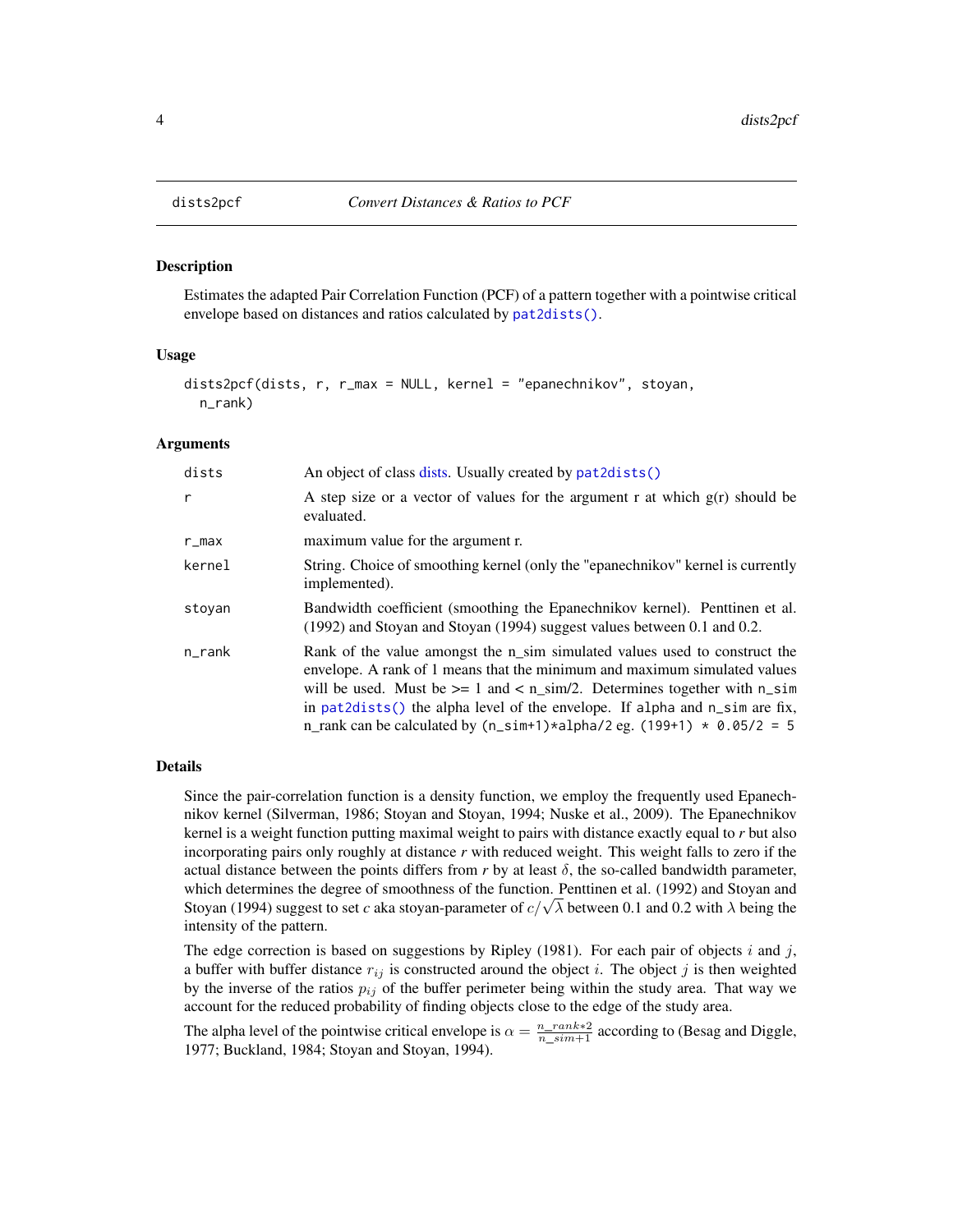<span id="page-4-0"></span> $f_{\nu\_pcf}$  5

# Value

An object of class [fv\\_pcf](#page-4-1) containing the function values of the PCF and the envelope.

# References

Besag, J. and Diggle, P.J. (1977): Simple Monte Carlo tests for spatial pattern. Appl. Sta. 26, 327–333.

Buckland, S.T. (1984). Monte Carlo Confidence Intervals. Biometrics, 40(3), 811-817.

Nuske, R.S., Sprauer, S. and Saborowski J. (2009): Adapting the pair-correlation function for analysing the spatial distribution of canopy gaps. Forest Ecology and Management (259): 107–116.

Penttinen, A., Stoyan, D., Henttonen, H., 1992. Marked point-processes in forest statistics. For. Sci. 38, 806–824.

Ripley, B.D., 1981. Spatial Statistics. Wiley, New York.

Silverman, B.W., 1986. Density Estimation for Statistics and Data Analysis. Chapman and Hall, London.

Stoyan, D. and Stoyan, H. (1994) Fractals, random shapes and point fields: methods of geometrical statistics. John Wiley and Sons.

# See Also

[pat2dists\(\)](#page-5-1), [plot.fv\\_pcf\(\)](#page-7-1)

# Examples

```
# it's advised against setting n_sim < 199
ds <- pat2dists(area=system.file("shapes/sim_area.shp", package="apcf"),
                pattern=system.file("shapes/sim_pat_reg.shp", package="apcf"),
                max_dist=25, n_sim=3)
```
# derive PCF and envelope pcf <- dists2pcf(ds, r=0.2, r\_max=25, stoyan=0.15, n\_rank=1)

<span id="page-4-1"></span>fv\_pcf *Class fv\_pcf: Function Value Table for PCFs*

#### Description

Advanced Use Only. This low-level function creates an object of class "fv\_pcf" from raw numerical data.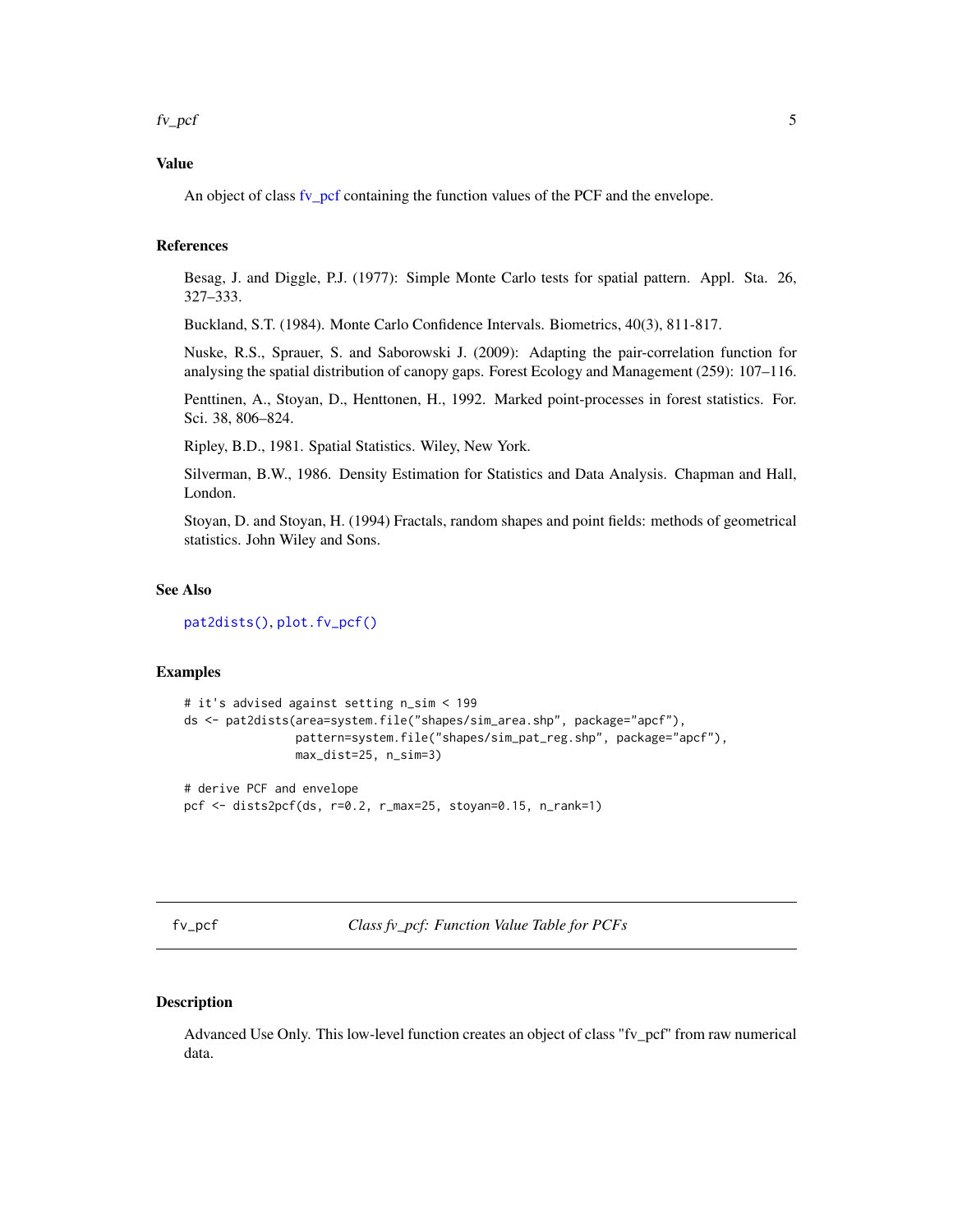#### <span id="page-5-0"></span>6 pat2dists and pat2dists are not provided by the pat2dists and pat2dists are not pat2dists and pat2dists are not pat2dists and pat2dists are not pat2dists and pat2dists are not pat2dists and pat2dists are not pat2dists an

# Usage

```
fv_pcf(df, n_sim, n_rank, correc, kernel, stoyan, bw)
```
is.fv\_pcf(obj)

## S3 method for class 'fv\_pcf'  $print(x, \ldots)$ 

## S3 method for class 'fv\_pcf' summary(object, ...)

# Arguments

| df       | A data frame with at least 2 columns named 'r' and 'g' containing the values of<br>the function argument $(r)$ and the corresponding values $(g)$ . Usually the upper<br>'upr' and lower 'lwr' bounds of a pointwise critical envelope are passed along<br>as well. |
|----------|---------------------------------------------------------------------------------------------------------------------------------------------------------------------------------------------------------------------------------------------------------------------|
| $n$ _sim | Integer. Number of generated simulated patterns used for computing the enve-<br>lope                                                                                                                                                                                |
| n_rank   | Integer. Rank of the envelope value amongst the n_sim simulated values. A rank<br>of 1 means that the minimum and maximum simulated values will be used.                                                                                                            |
| correc   | String. Choice of edge correction (eg. "Ripley").                                                                                                                                                                                                                   |
| kernel   | String. Choice of smoothing kernel (eg. "epanechnikov").                                                                                                                                                                                                            |
| stoyan   | Bandwidth coefficient used in smoothing kernel.                                                                                                                                                                                                                     |
| bw       | Bandwidth used in smoothing kernel.                                                                                                                                                                                                                                 |
|          | x, obj, object an R object, preferably of class fv_pcf                                                                                                                                                                                                              |
| $\ddots$ | additional parameter                                                                                                                                                                                                                                                |

# Value

An object of class fv\_pcf.

<span id="page-5-1"></span>pat2dists *Convert a Pattern to Distances & Ratios*

# Description

Creates n\_sim null models by permutation of the original pattern and calculates distances between all object of a pattern closer than max\_dist and determines the fractions of the perimeter of buffers with distance dist inside the study area (needed for edge correction).

# Usage

```
pat2dists(area, pattern, max_dist, n_sim = 199, max_tries = 1e+05,
  save_patterns = NULL, verbose = FALSE)
```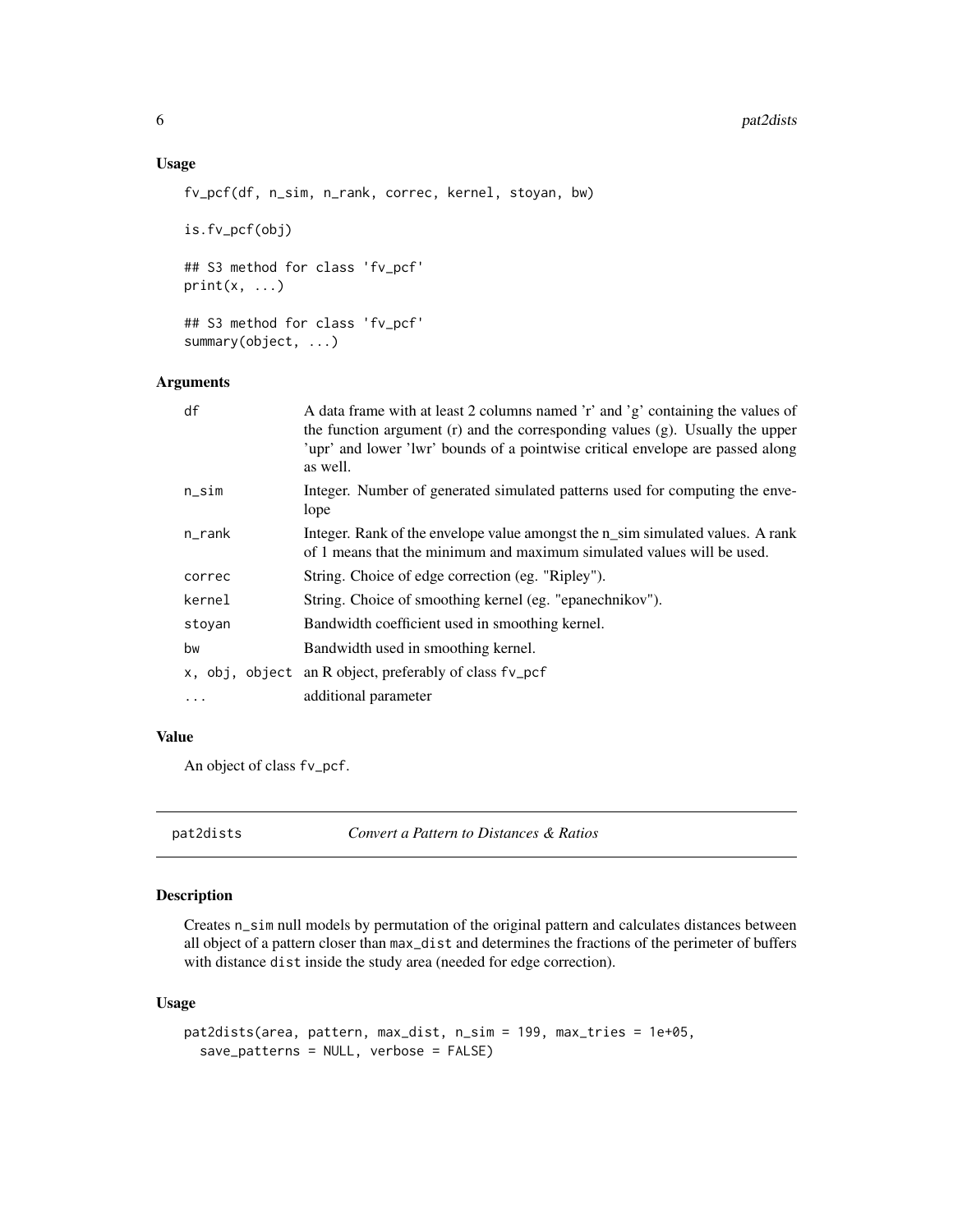#### <span id="page-6-0"></span>pat2dists 7

#### **Arguments**

| area, pattern | Data source name of study area and pattern (interpretation varies by driver - for<br>some drivers, dsn is a file name, but may also be a folder, or contain the name<br>and access credentials of a database)                                                                                                                                                            |
|---------------|--------------------------------------------------------------------------------------------------------------------------------------------------------------------------------------------------------------------------------------------------------------------------------------------------------------------------------------------------------------------------|
| max_dist      | Maximum distance measured in the pattern. Usually smaller than half the diam-<br>eter of the study area.                                                                                                                                                                                                                                                                 |
| n_sim         | Number of simulated patterns (randomizations) to be generated for computing<br>the envelope and correcting the biased emperical pcf. Determines together with<br>n_rank in dists2pcf() the alpha level of the envelope. If alpha and n_rank<br>are fix, n_sim can be calculated by $(n_{\text{rank}} \times 2/\text{alpha})$ -1 eg. $(5 \times 2/\text{0.05})$ -1 = 199. |
| max_tries     | How often shall a relocation of an object be tried while randomizing the pattern.                                                                                                                                                                                                                                                                                        |
| save_patterns | Shall the simulated patterns be saved as Shapefiles for debugging/later inspec-<br>tions. Might be a large number of files $(4 * n \sin)$ . Can be NULL (no export)<br>or a character string providing a basename optionally including a valid/existing<br>path.                                                                                                         |
| verbose       | Provide progress information in the console. Roman numerals $(x: 10, C: 100,$<br>D: 500, M: 1000) indicate the progress of the simulation and 'e' the emperical<br>PCF.                                                                                                                                                                                                  |

# Details

Null models are created by randomly rotating and randomly placing all objects within the study area without overlap. They are used for correcting the biased pcf and constructing a pointwise critical envelope (cf. Nuske et al. 2009).

Measuring distances between objects and permutation of the pattern is done with [GEOS](https://trac.osgeo.org/geos) and spatial data are converted to GEOS geometries by [GDAL/OGR.](http://www.gdal.org)

# Value

An object of class [dists.](#page-2-1)

# References

Nuske, R.S., Sprauer, S. and Saborowski J. (2009) Adapting the pair-correlation function for analysing the spatial distribution of canopy gaps. *Forest Ecology and Management*, 259(1), 107-–116. doi: [10.1](https://doi.org/10.1016/j.foreco.2009.09.050)016/ [j.foreco.2009.09.050](https://doi.org/10.1016/j.foreco.2009.09.050)

# See Also

[dists2pcf\(\)](#page-3-1), [plot.fv\\_pcf\(\)](#page-7-1)

#### Examples

```
# it's advised against setting n_sim < 199
ds <- pat2dists(area=system.file("shapes/sim_area.shp", package="apcf"),
               pattern=system.file("shapes/sim_pat_reg.shp", package="apcf"),
               max_dist=25, n_sim=3, verbose=TRUE)
```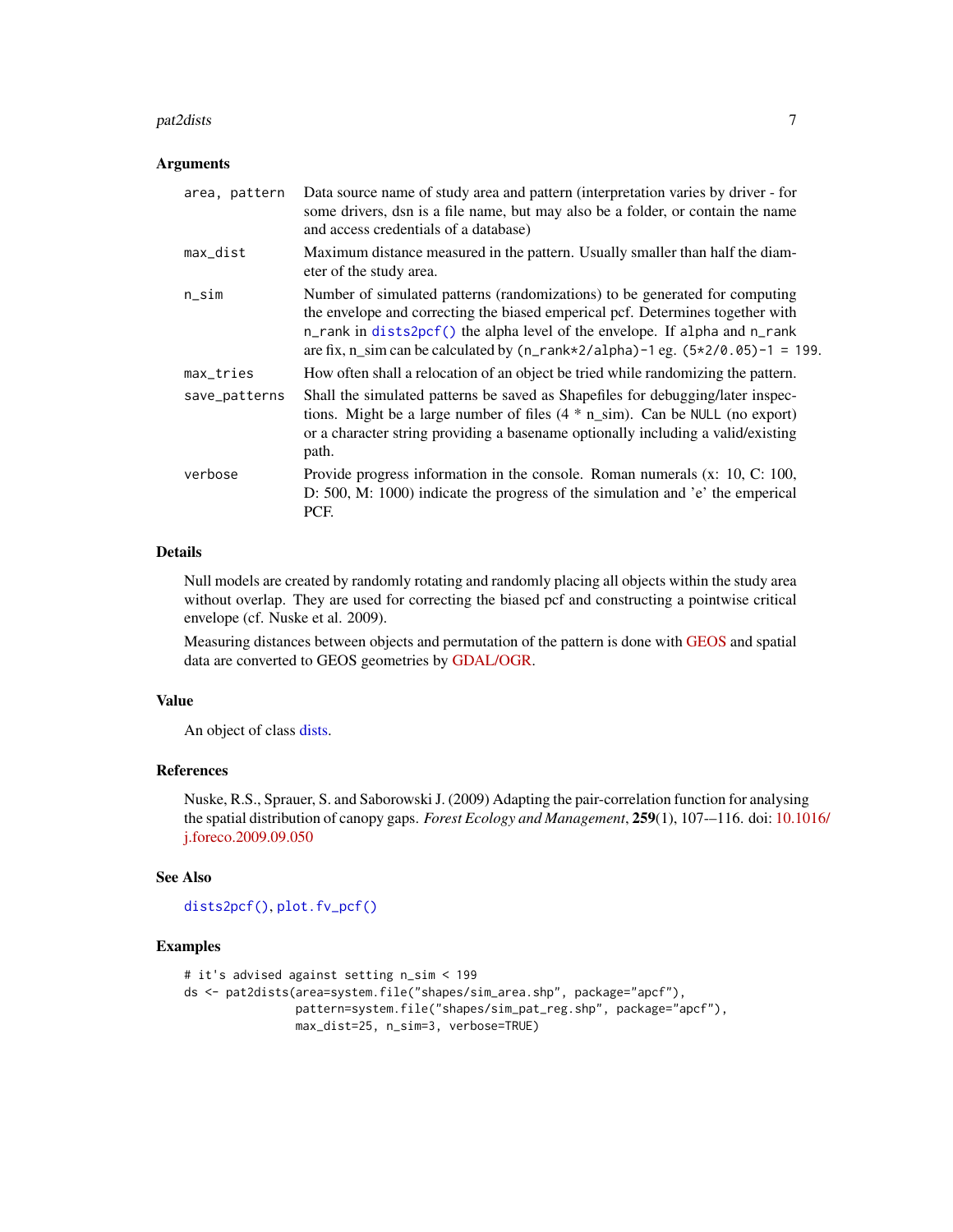<span id="page-7-1"></span><span id="page-7-0"></span>plot.fv\_pcf *Plot PCF*

# Description

Plot method for the class "fv\_pcf". Draws a pair correlation function and a pointwise critical envelope if available.

# Usage

```
## S3 method for class 'fv_pcf'
plot(x, xlim = NULL, ylim = NULL, xticks = NULL,
 yticks = NULL, xlab = "r", ylab = "g(r)", main = NULL,
 sub = NULL, xaxis = TRUE, yaxis = TRUE,
  ann = graphics::par("ann"), bty = "l", ...)
```
# Arguments

| x            | an object of class fv_pcf.                                                                                                                                                                                                          |
|--------------|-------------------------------------------------------------------------------------------------------------------------------------------------------------------------------------------------------------------------------------|
| xlim, ylim   | the x and y limits of the plot. NULL indicates that the range of the finite values<br>to be plotted should be used.                                                                                                                 |
|              | xticks, yticks points at which tick-marks are to be drawn. By default (when NULL) tickmark<br>locations are computed                                                                                                                |
| xlab, ylab   | a label for the x and y axis, respectively.                                                                                                                                                                                         |
| main, sub    | a main and sub title for the plot, see also title().                                                                                                                                                                                |
| xaxis, yaxis | a logical value or a 1-character string giving the desired type of axis. The fol-<br>lowing values are possible: "n" or FALSE for no axis, "t" for ticks only, "f" or<br>TRUE for full axis, "o" for full axis in the outer margin. |
| ann          | a logical value indicating whether the default annotation (title and x and y axis<br>labels) should appear on the plot.                                                                                                             |
| bty          | a character string which determines the type of box which is drawn about the<br>plotting region, see par().                                                                                                                         |
| $\cdots$     | additional parameter, currently without effect                                                                                                                                                                                      |

# Value

An object of class [fv\\_pcf](#page-4-1) invisibly.

# See Also

[pat2dists\(\)](#page-5-1), [dists2pcf\(\)](#page-3-1)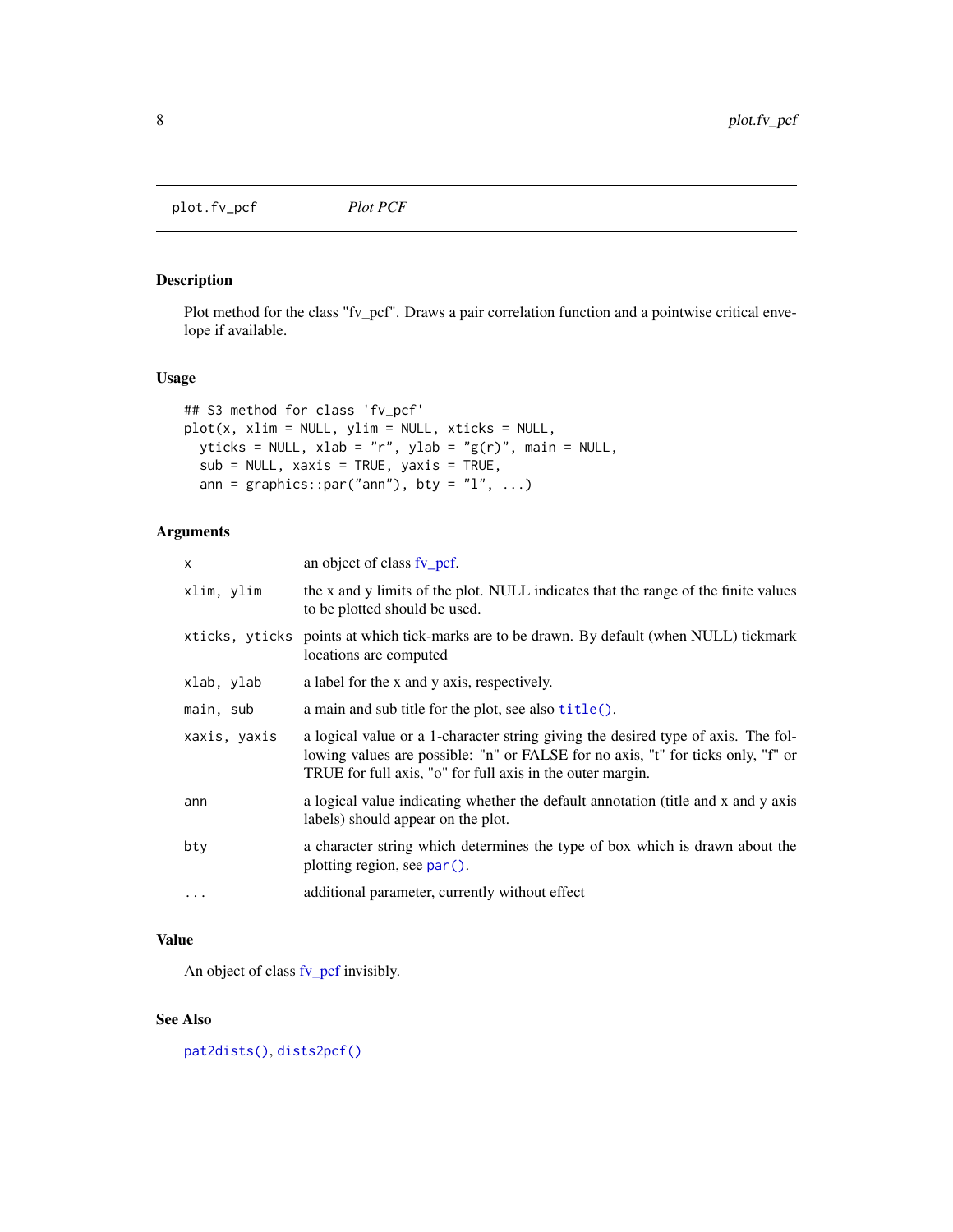# <span id="page-8-0"></span>sim\_patterns 9

# Examples

```
# it's advised against setting n_sim < 199
ds <- pat2dists(area=system.file("shapes/sim_area.shp", package="apcf"),
                pattern=system.file("shapes/sim_pat_reg.shp", package="apcf"),
                max_dist=25, n_sim=3)
# derive PCF and envelope
pcf <- dists2pcf(ds, r=0.2, r_max=25, stoyan=0.15, n_rank=1)
# a simple plot
plot(x=pcf, xlim=c(0, 20), ylim=c(0, 2.2))
# a panel of four plots
op <- par(mfrow=c(2,2), oma=c(3,3,0,0), mar=c(0,0,2,2),
          mgp=c(2,0.5,0), tcl=-0.3)
plot(pcf, xaxis='t', yaxis='o', ann=FALSE)
plot(pcf, xaxis='t', yaxis='t', ann=FALSE)
plot(pcf, xaxis='o', yaxis='o', ann=FALSE)
plot(pcf, xaxis='o', yaxis='t')
par(op)
```
sim\_patterns *Simulated Patterns (sample data)*

#### **Description**

These simulated patterns were created for testing the Adapted Pair Correlation Function (presented in Nuske et al., 2009).

# Format

A set of [shapefiles](https://en.wikipedia.org/wiki/Shapefile) containing the study area and three simulated patterns.

| <b>Shapefiles</b>  | <b>Description</b>          |
|--------------------|-----------------------------|
| $sim\_area.*$      | study area                  |
| $sim\_pat\_reg.*$  | simulated regular pattern   |
| $sim\_pat\_rand.*$ | simulated random pattern    |
| sim_pat_clust.*    | simulated clustered pattern |

The study area is a square of 100 m x 100 m. A set of  $n = 100$  objects were created and latter placed according to the designated spatial distribution. The size distribution and shapes of the objects are inspired by measurements of canopy gaps. The areas of the objects range from 1.6 m2 to 57.7 m2 with an arithmetic mean of 9.7 m2 and a median of 5.5 m2. The total area of all objects is 969.7 m2, meaning 9.7% of the study area is covered by objects.

For the sim\_pat\_reg.\* dataset, the objects were arranged in a strict regular manner. A centric systematic grid was constructed, and the objects of the set were then randomly rotated and randomly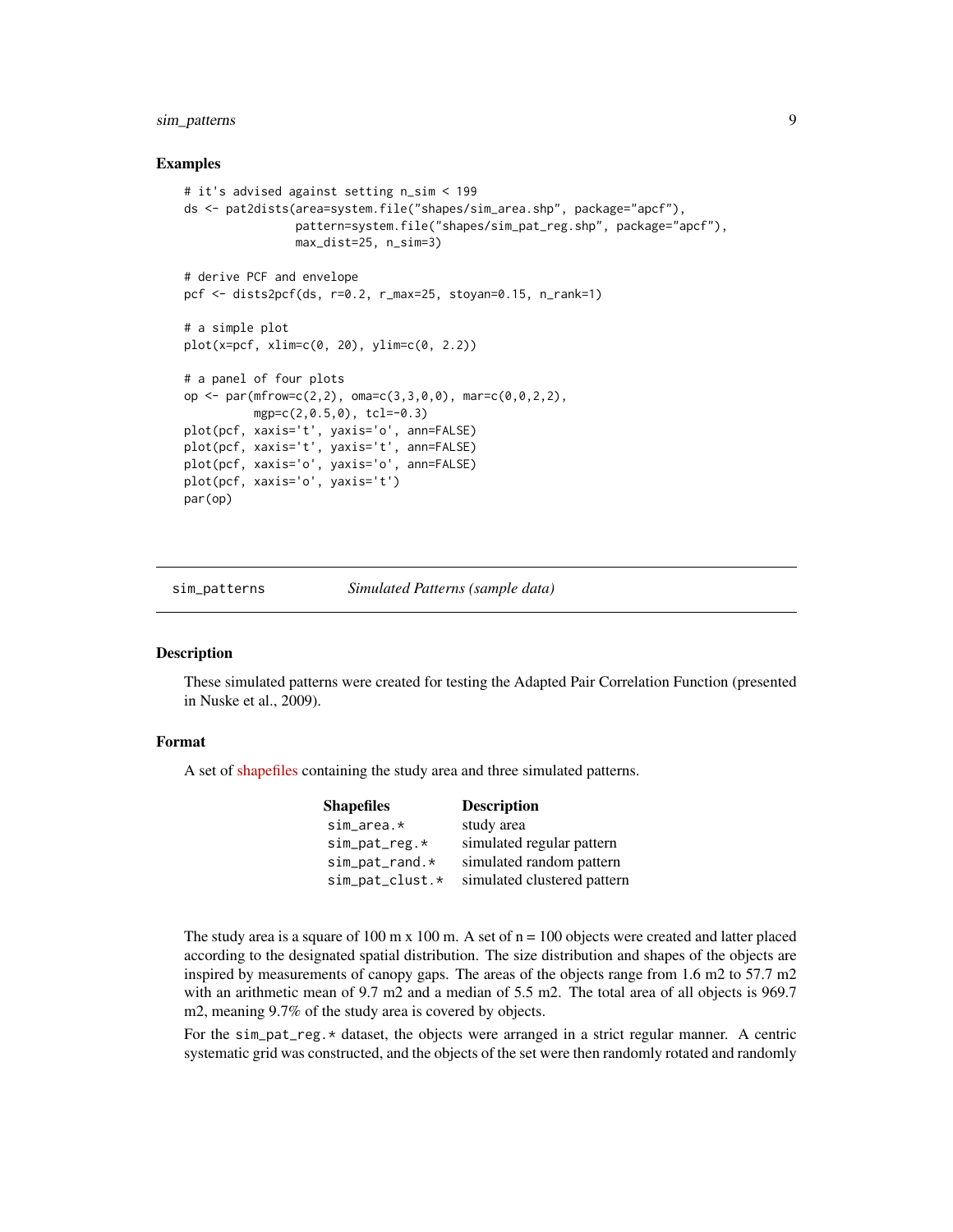placed by locating the centroids of the objects exactly on the matching randomly numbered grid points, resulting in a regular arrangement of objects with a constant distance of the centroids of 10 m.

For the sim\_pat\_rand.\* dataset with randomly distributed objects, we generated a realisation of the Binomial process with intensity  $0.01 \text{ m}^{-2}$ , meaning one point per 100 m2. The objects were again randomly rotated and numbered and objects put on matching points with their centroid as close to the point as possible without overlapping other objects.

The sim\_pat\_clust.\* dataset represents a clustered configuration. Again, we first created a point pattern with 100 points and then put the randomly numbered objects on the points. The point pattern was a realisation of Matern's cluster process with  $w = 0.0006$  m<sup> $\sim$ </sup>-2 or 6 cluster centres per ha, a dispersion radius of  $R = 10$  m and on average  $y = 16.6$  points per cluster.

We used the R-package spatstat (Baddeley et al. 2015) for simulating the Binomial process and Matern's cluster process.

#### Source

Nuske et al. (2009)

#### **References**

Baddeley A., Rubak E. and Turner R. (2015) *Spatial Point Patterns: Methodology and Applications with R*. London: Chapman and Hall/CRC.

Nuske, R.S., Sprauer, S. and Saborowski J. (2009) Adapting the pair-correlation function for analysing the spatial distribution of canopy gaps. *Forest Ecology and Management*, 259(1), 107-–116. doi: [10.1](https://doi.org/10.1016/j.foreco.2009.09.050)016/ [j.foreco.2009.09.050](https://doi.org/10.1016/j.foreco.2009.09.050)

#### Examples

```
ds <- pat2dists(area=system.file("shapes/sim_area.shp", package="apcf"),
                pattern=system.file("shapes/sim_pat_reg.shp", package="apcf"),
                max_dist=25, n_sim=3, verbose=TRUE)
```